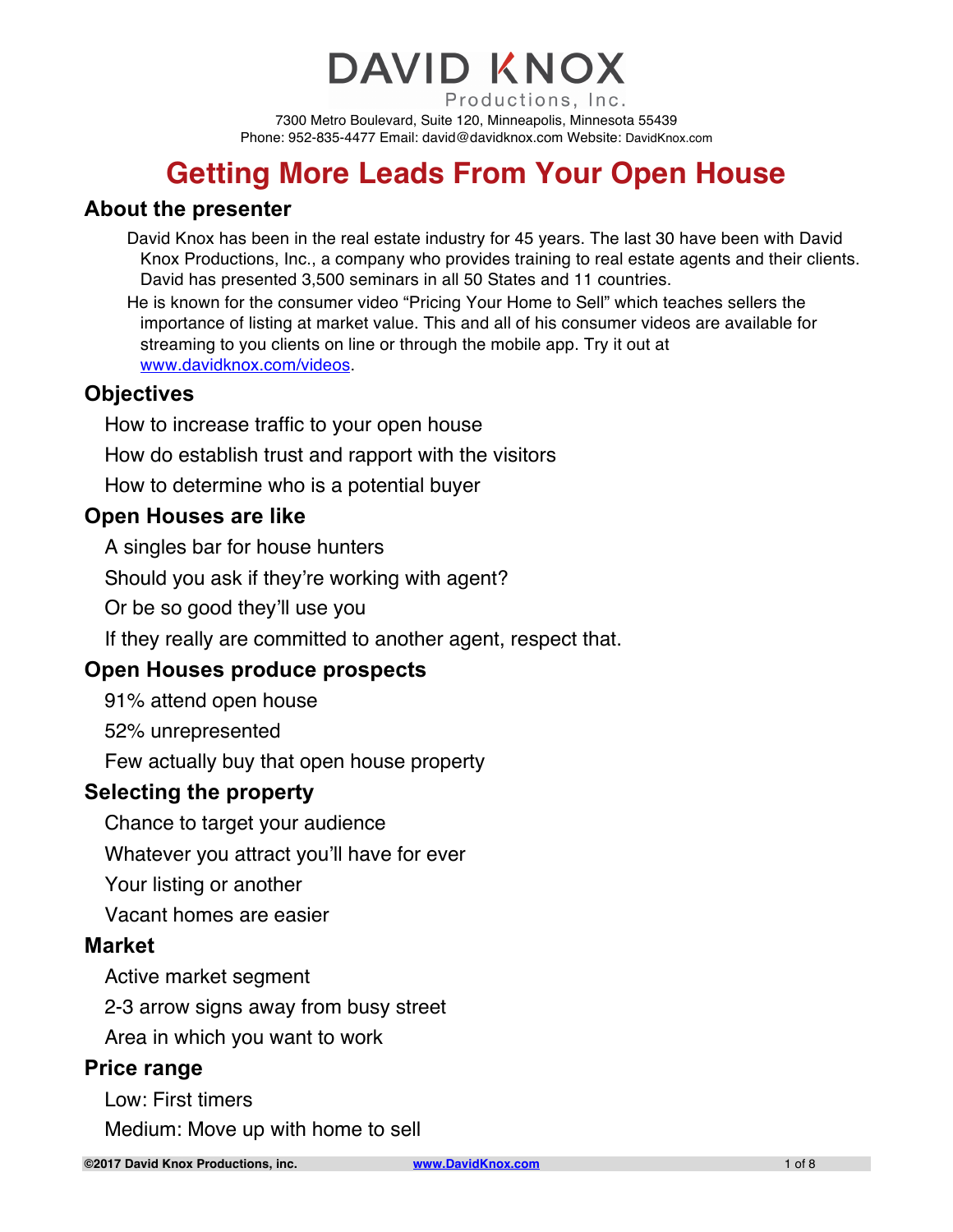High: Existing homeowners, raise your average price

#### **Top Sources**

45% zillow

35% signs and arrows

20% Realtor.com, Facebook ads, and neighbors

## **OTHER OPEN HOUSES**

### **Neighbor Preview Party**

Private time before the open house Invite the neighbors for exclusive visit Flyer, direct mail, door knock, phone call Neighborhood websites and apps

Food and beverage

### **Luxury property**

By invitation only

Include luxury vendors

Luxury car

Jeweler

**Restaurant** 

Share sphere of influence

#### **Marketing the open, get them THERE**

Zillow, online marketing

Facebook

Canvas the 'move up' area near by

Past open prospects by price

Active buyer list

Announcements; mail, door hangars

Friends

#### **Prepare**

Drive the neighborhood it before open house

Know the competing properties

Know the solds to support market price

Map of home and others

Market stats

Business cards

Sample flyers and brochures

Set up in kitchen, table or counter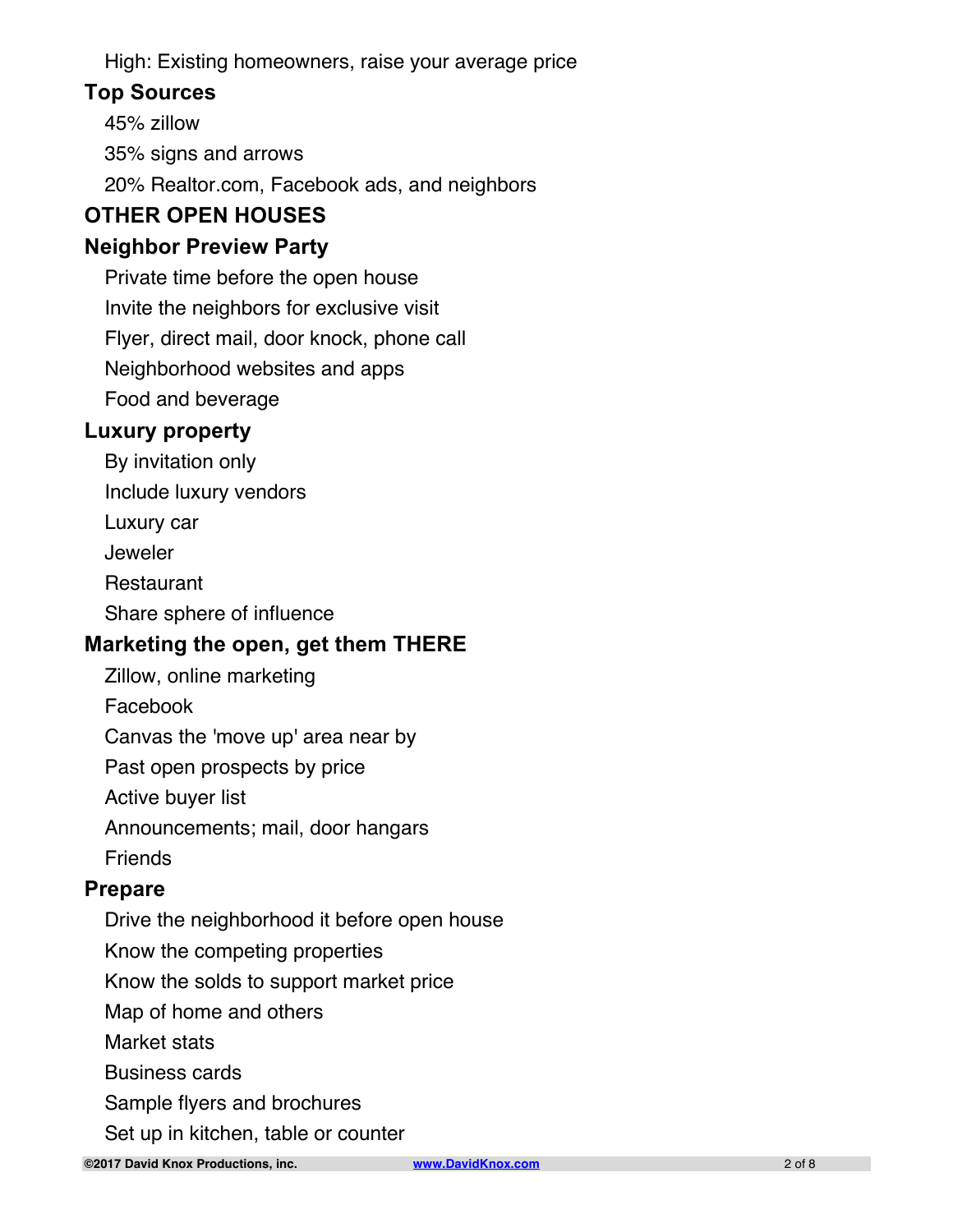Dress up

Name tag

#### **Five Sense preparation**

Lights on, drapes open

TV set: travel channel, current sporting event

**Refreshments** 

### **Signs**

Must use multiple signs/arrows at all points directing to property

Focus on the turns (Mick Cerrone suggest 30 signs!)

No more than 2-3 from busy street (Bob Wolff)

#### **System for names**

First guest book by front door that few sign

Second guest book in your "office" setup

iPad/electonic registry

#### **Philosophy**

Presumed Innocence

Mirror and Match

Prospect vs. agent 'wavelengths'

Let them go

#### **Greeting**

Welcome to the open house, come in! Thank you for visiting.

Step back

Sign in now or later?

How did you hear about the open house?

May I show you or would you prefer to see it on your own?

Withhold feature sheet to save for later

Before you leave, please stop and see me. I have some information for you and I'd like to ask one question.

#### **Ask for name or not?**

If you introduce yourself, they'll at least say their first name

Directly ask

Wait until you have rapport

Repeat their name

#### **After they view the home**

Have a feature sheet ready for them

Bring them to your "office" area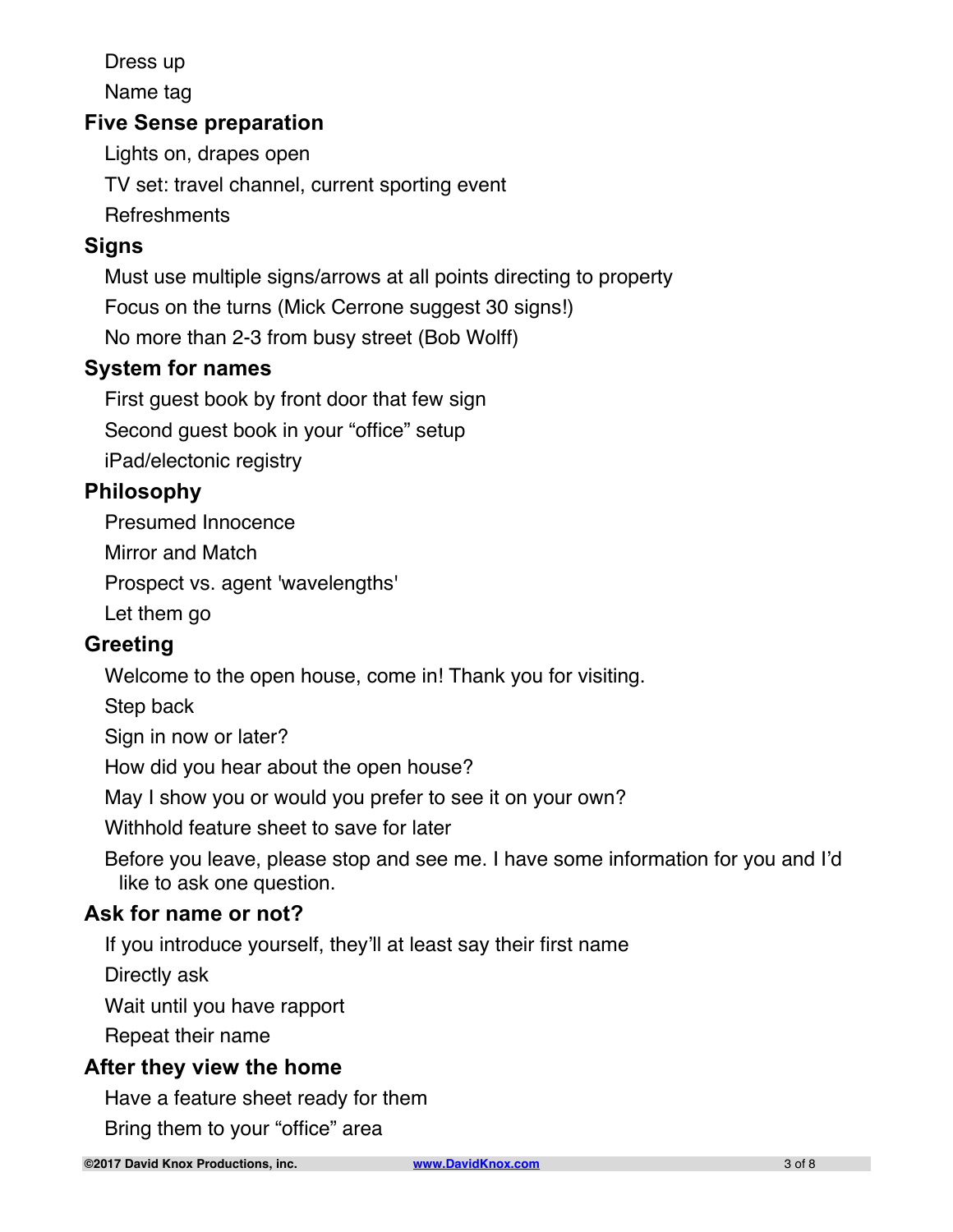Encourage them to sign the guest registry

#### **Three key questions**

- 1. How soon would you like to be settled?
- 2. How long have you been looking?
- 3. If you found a home today, what would you do??

### **Open House Survey**

I rate the condition of this house:

I wish this house had

What I liked best was

I would guess the final sale price to be

Compared to others in this price range this home is:

Please contact me at:

### **Contest to guess sale price**

Closest to final price

Gift card

#### **Initial questions**

How do you feel about this home?

At what stage are you in your buying process?

Have you seen anything you like?

If you found a home that met your needs, what would you do?

I know of three others in the area. Would you like to know about them?

## **Probe for areas of discontent**

Have you been able to see all the homes available?

If I hear of a home in this area, would you like to know about it?

How would I best get that information to you?

#### **Bob Wolff technique**

Would they like to know more?

Offer flyers with business card attached

Ask for their courtesy in allowing you to show them the home

How would I send you more?

#### **Listen for need for an appointment**

Would you like some help?

Would you like to arrange a time for us to visit later today?

#### **Ask for an appointment**

You said that you missed seeing some desirable homes in the past. I have access to information on over X,000 homes. If I know specifically what you're looking for, I can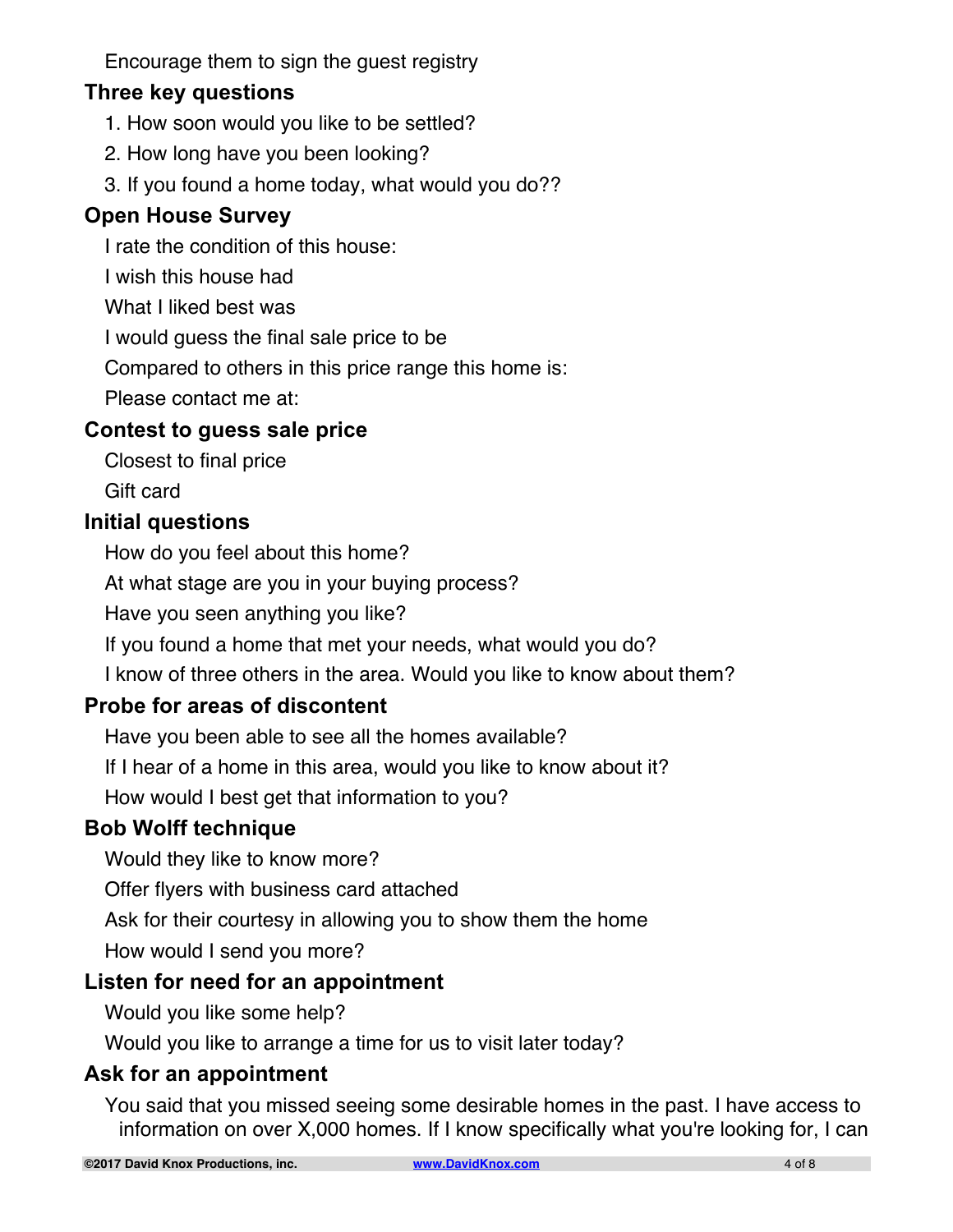easily find it. Could we get together and visit for a while after the open?

Since you haven't discussed the purchase of a home with a Realtor® recently, I think you'll be pleasantly surprised how much easier this can be. Would 7:00 be a good time to get together?

It sounds like you'd really like to know about any new homes on the market. In order that I search for the right one, I'd like to get to know more about your interests and requirements. Would you care to stop by my office at 3:00 today?

#### **Objections**

#### **We prefer not to give our name**

Have you been overwhelmed by agents bothering you?

If I promise to contact you only if the home matches your area and price range would you feel more comfortable?

May I ask why you'd like to avoid agent contact?

#### **We're working with an agent**

Do you have a buyer representation agreement with that person?

There is no need to go through open houses because your agent will do this research for you.

May I ask why you're still attending open houses?

#### **We'll just look online**

Most buyers begin their search that way, but did you know that by the time a home comes online it's already been on the market for 7-10 days? (Explain the process.)

If you tell me what you're looking for and provide your contact information, I'll get homes to you much faster.

#### **We're not ready to involve an agent yet**

- I can appreciate you not wanting to obligate an agent until you're ready, but I have an automatic process that will keep you in the loop until you are.
- Well when that time comes, I'd like to be considered so I'm happy to keep you on a regular email notification of new listings.
- Besides, now that you've met the best agent in the market, wouldn't you want to remember who I am?!

## **FOLLOW UP**

#### **Time to follow up**

It's the follow up that counts

If your open houses were busy, then you have a list of prospects

Don't waste all that time you invested

Separate the lookers from the buyers

Schedule a meeting

#### **Thank you note**

**©2017 David Knox Productions, inc. www.DavidKnox.com** 5 of 8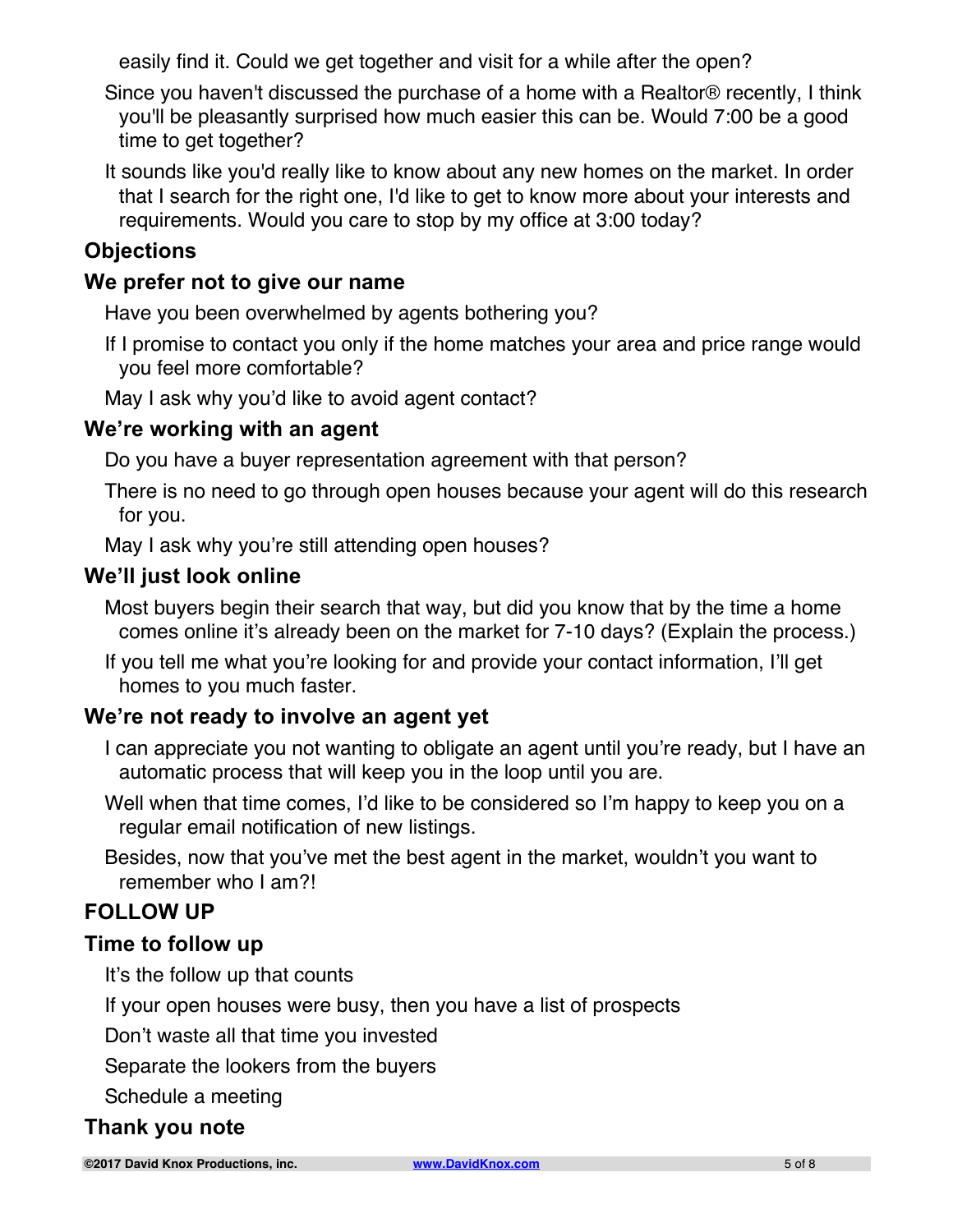Stand out by sending a handwritten note

Remind them which property they visited

#### **Send YouTube video of yourself**

Stand in front of the home they visited

Record a selfie video thanking them for attending

Post on YouTube

Email to visitors

### **Email "8 Steps to Buying a Home" video**

Use our online consumer video service to email a view of "8 Steps to Buying a Home." Check it out at www.DavidKnox.com/Videos

#### **Dialog and questions**

Get them on the telephone

Hello this is \_\_\_, we met in the open house at \_\_\_\_\_. (May have to describe)

Is this a good time to call?

Looking back on this property, how did you feel about it?

I wanted to follow up to see how the rest of your day went.

What other homes interested you?

Did you find anything you might buy?

I'm always curious, how were the other open houses handled?

What are your plans now?

#### **Qualify**

Ideally, how soon would you like to be settled?

How long have you been looking?

How many homes have you seen?

If you found a home that met your needs this week, what would you do? Would you buy it?

Describe the home that was closest to matching your needs

Would you like me to help you find other homes to see?

Would you like some help?

#### **Offer to help**

Send list of properties

MLS drip campaign

Invite to next open house

Schedule meeting in office

#### **Buyer counseling interview**

Schedule a meeting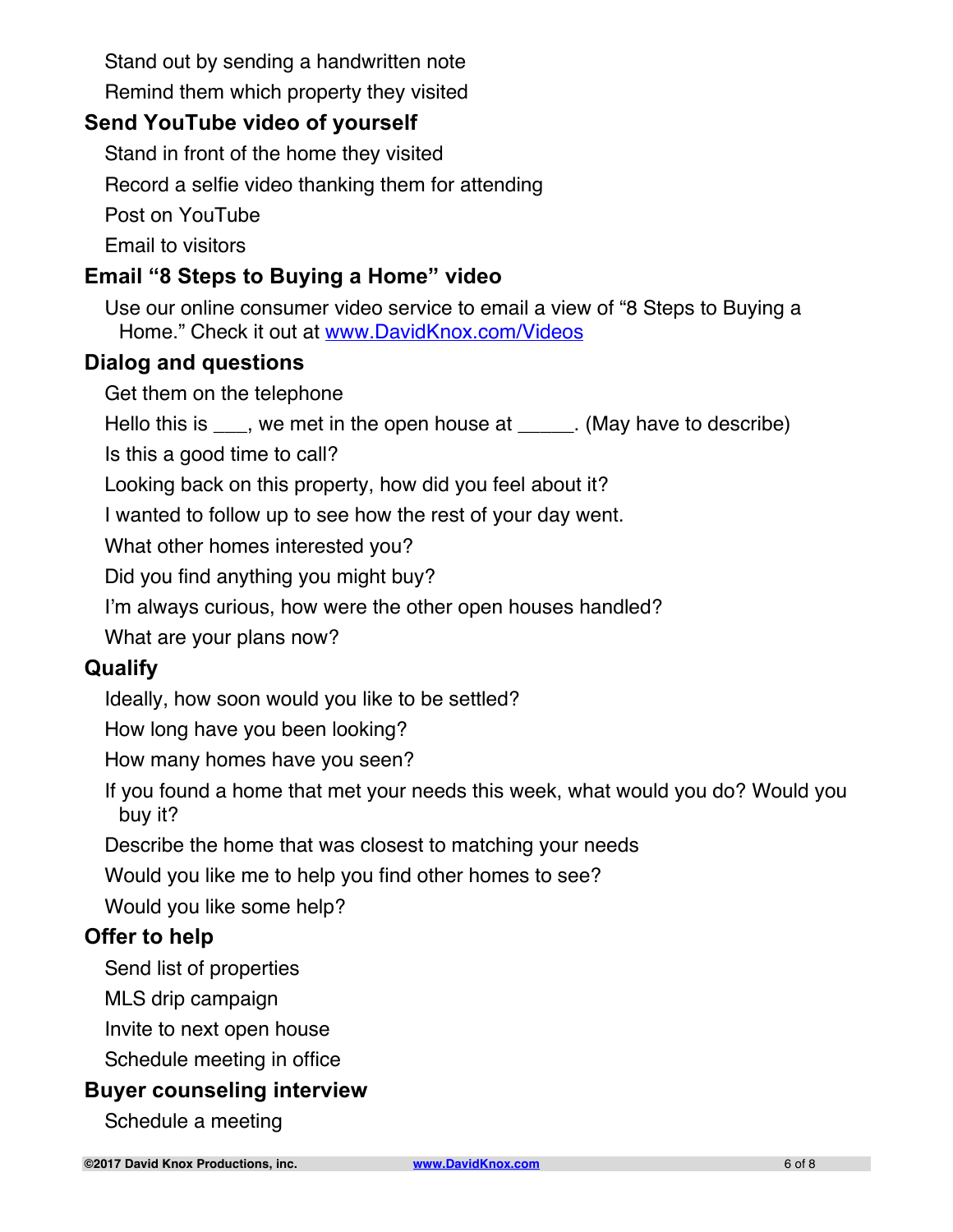Perhaps meet at one more home

Don't show too many without a full counseling interview

Describe your requirements for working with buyers

Be selective: "I work with four or five buyers a month and do have time to help you. But first I'd like to sit down with you and determine your needs. We can then decide whether to work together."

When would you like to meet?

#### **Summary**

You need to meet buyers So be where they go: Open House 48% go to open houses They come to YOU: "invited guest" They're probably "single" Offer service, ask to work with you Follow up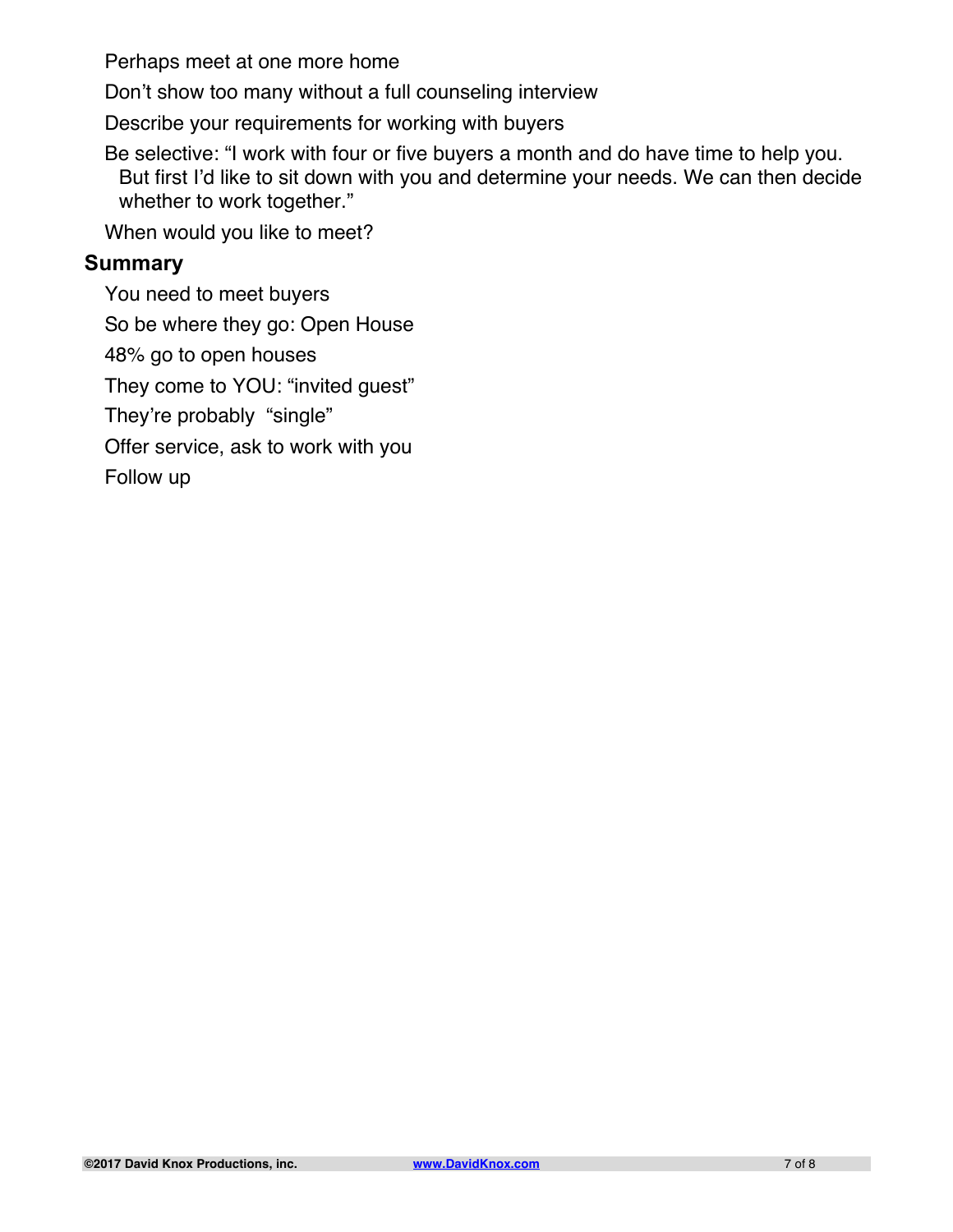#### **Online streaming consumer videos. Check them out at:**

www.RealEstateConsumerVideos.com

One of the ways to increase your prospecting is to offer video content to them by instant email from your computer or mobile device. Check out the online versions of our famous consumer videos.

Once you subscribe, download the mobile app. Search "knox videos" in Google Play or the App Store.

#### **Customer comment:**



This video demonstrates teaches buyers the importance of being ready to buy when they're looking, the necessity to be pre-approved and the benefits of working with one agent exclusively. The key eight steps addressed are: Get prepared to buy Work with a real estate agent Establish price range and financing Determine housing requirements Hunt for houses effectively Submit an attractive purchase agreement Negotiate the purchase effectively Achieve a successful close

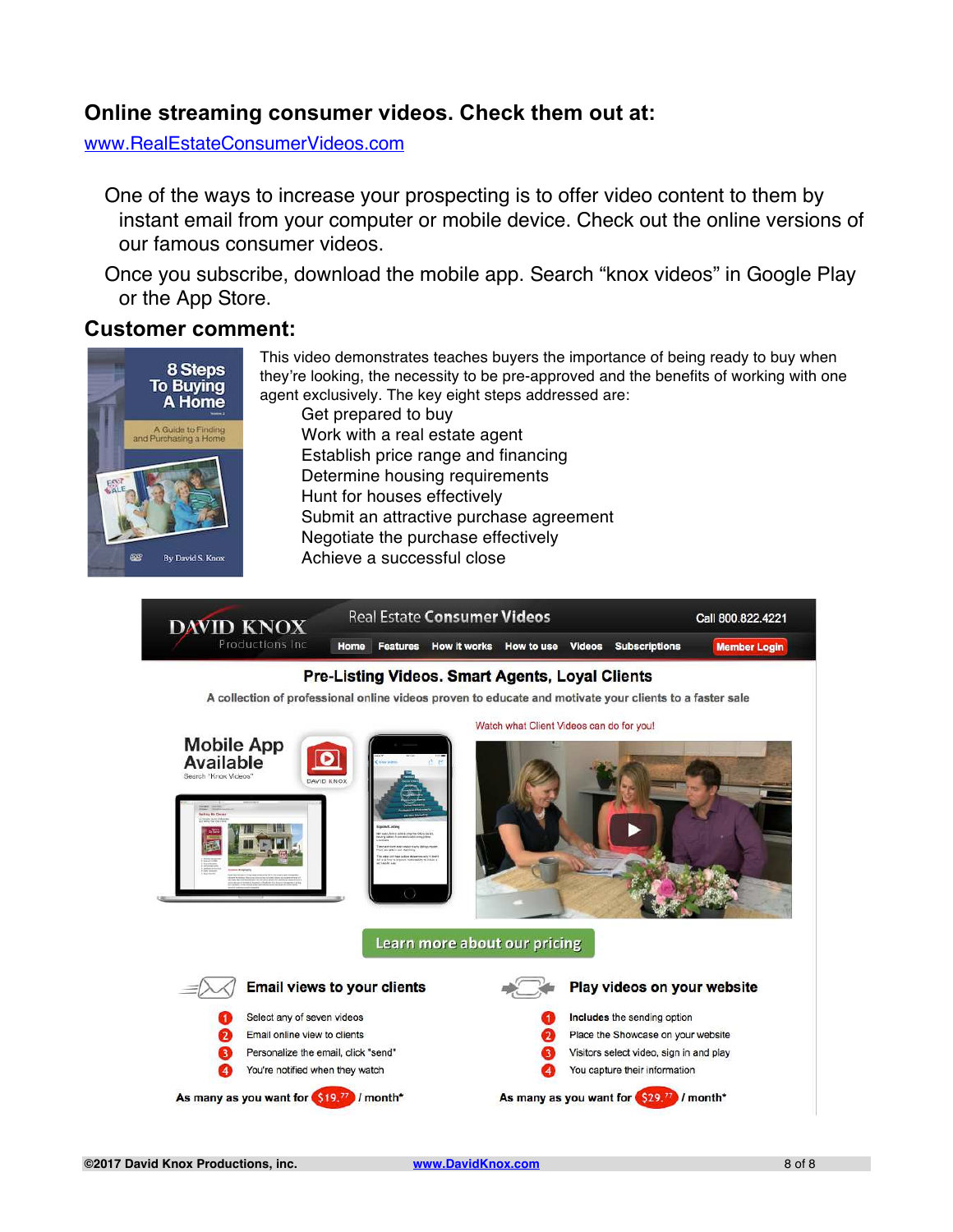## Booth 4432

# **DAVID KNOX**



## Secure Prospects and Educate Clients with Online Video

Our educational streaming videos, created for clients, teach the fundamentals and complexities of real estate, so they are better prepared to work with you. Let us help provide that extra touch so you can be a more effective, credible and reputable agent.

#### **Educate clients before appointments**

Send a video before appointments to increase your closing ratio. Video is a great way to add value and create loyalty.

#### **Provide content on social media**

The key to social media is being relevant...providing content that meets the needs of consumers. Discuss the key points of these videos on social media to add interest to your posts.

#### **Mobile app available**

Stream videos right on your mobile device during a presentation, or use the app to send videos to clients via your contacts or e-mail.

#### **Get notified**

You'll get an e-mail when the client has viewed the video, so you know when they're engaged.

#### **Personal Branding**

Videos watched on PC/Mac are watermarked with your contact information, keeping you top-of-mind.

#### **Capture leads on your website**

Embed videos directly on your website, and guide prospects to them through marketing, allowing you to capture leads while providing valuable content (available only with premium/showcase subscription\*).

## 1. Send How it works:



Send any of six videos to your prospect or client with a customized e-mail message.



Your prospect/client receives a link to watch the online video, providing them valuable information.



You've demonstrated value and motivated your prospect. Now you can price, list, and SELL!

\* The ability to embed videos on your own website is available for an additional cost as part of the premium showcase subscription. Subscriptions intended for individuals. Contact us to inquire about company subscriptions.